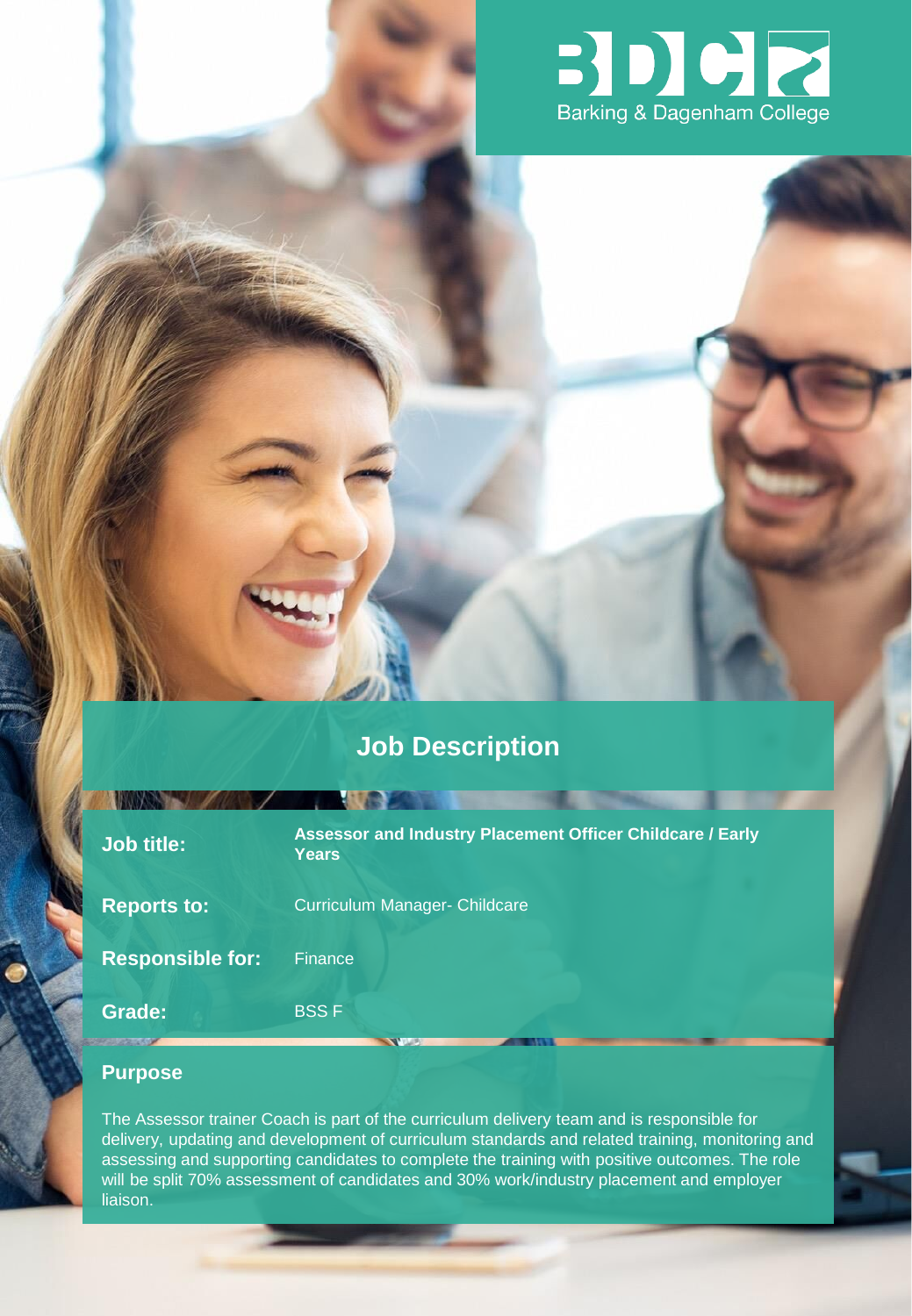# **Main duties and responsibilities**

### **Design and Implementation**

Support the curriculum design for relevant standards and work related training within the curriculum area.

Support the development of the relevant planning and teaching resources including course outline; scheme of work; lesson plans; learning resources including on line; assessment requirements; opportunities identified for embedding of literacy and numeracy.

Support the development of implementation plans for relevant standards and training within the curriculum area including T levels.

#### **Delivery and Support**

Coach candidates and trainees in line with the standards, core skills and work related training, offering support and guidance from the start of the programme to finish to ensure timely achievement.

Ensure that course material, equipment, training aids and documentation is available to meet the objectives of the curriculum standards and training.

Visit and actively support candidates within the workplace supporting their progress against the knowledge, skills and behaviours requirements.

Ensure the employers are kept up to date on Industry placement and developments in the curriculum such as T levels.

The assessor coach will act as a conduit for communication to the employers and curriculum team highlighting opportunities and managing areas of concern.

Provide regular and up to date feedback to individual candidates on their progress, completing progress reviews at least every 12 weeks.

Complete and maintain all candidate reports, assessment forms, and other relevant documentation, as required by awarding bodies and BDC quality procedures. Complete visit reports and pass on opportunities and areas for development to the relevant managers within the college

DIC **Barking & Dagenham College** 

Make effective use e-portfolio to support learner progress and monitoring.

Manage the learner journey, dealing with any disciplinary and placement issues.

Promote and maintain a safe learning environment ensuring that high standards of health and safety, confidentiality, safeguarding and equality and diversity are maintained at all times.

Maintain appropriate tracking systems and procedures relating to quality, compliance, management and assessment.

#### **End Point Assessment (EPA) Systems and Processes**

Ensure EPA is considered and embedded throughout all aspects of planning and delivery.

Prepare candidates and employers for EPA including:

Scheduling of the Gateway and proposed EPA dates

Understanding of requirements to pass through the Gateway

Regular monitoring of progress towards meeting the Gateway requirements

Suitable knowledge, skills and behaviour training and updates to ensure timely completion of the EPA.

Integration of mock and simulated EPA into delivery and planning

Support EPA planning processes and systems.

#### **Other Roles**

Act as a standard developer within the curriculum area as required.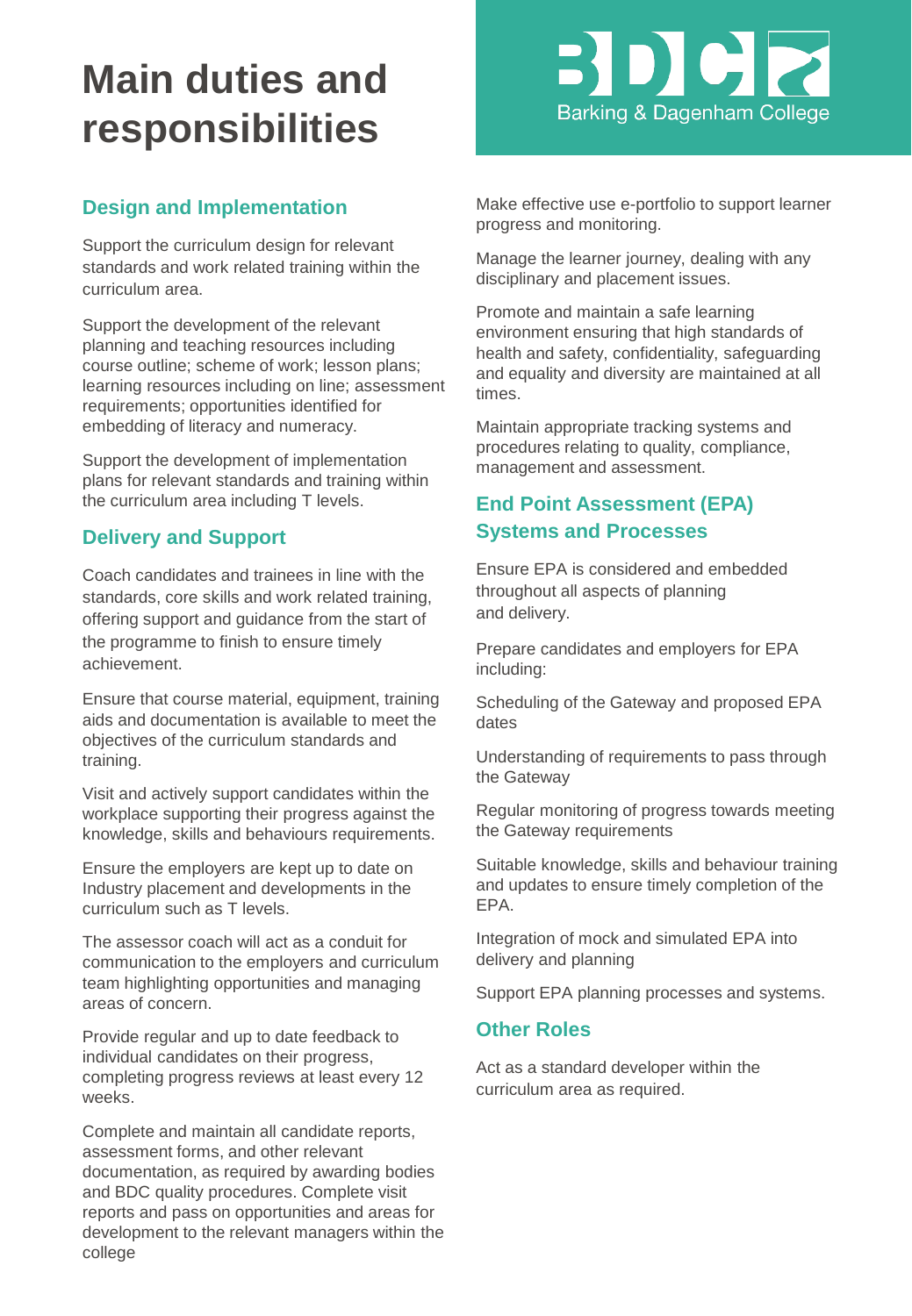# **Main duties and responsibilities**



### **Monitoring**

Support the review of the relevant standard, core skills and other relevant work related training with all delivery staff and stakeholders at least every six weeks.

Maintain up to date knowledge of standard developments through external monitoring, support and training.

Review the delivery of curriculum standards within the curriculum area with external stakeholders, particularly employers and apprentices.

#### **Safeguarding Children and Vulnerable Adults**

Understand and comply with Safeguarding legislation and ensure that best practice is embedded in all working practices as required

Commitment to Safeguarding and promoting the welfare of children and vulnerable adults, ensuring that this commitment is demonstrated in all aspects of the role as appropriate

#### **Health and Safety**

The Corporation recognises and accepts its responsibilities as an employer to ensure, as far as is practicable, the health, safety and welfare of all its employees **.** 

A copy of the Health and Safety policy can be located in electronic form on the Staff Intranet. You are responsible for familiarising yourself with the policy and adhering to the health and safety rules in the workplace

#### **General**

Be aware of, and comply with, legislations/competence standards relevant to the work of the Directorate

Understand and comply with all college policies, including the Policy to promote Equality of **Opportunity** 

Assist as required during examination and enrolment periods

Be conversant with Health and Safety and Safeguarding requirements

Participate in the Staff Learning and Development, Review and Appraisal Scheme

Undertake such duties and/or hours of work as may reasonably be required of you, commensurate with your grade and general level of responsibility, at your main place of work or at any other establishment for which the College provides services.

#### **Information, Advice and Guidance**

Use opportunities to develop the self-esteem and confidence of students when they seek help and support

Signpost or refer students to appropriate specialist support in a way that is free from direct or indirect discrimination and develops the students' trust in the College

Encourage the students' motivation and aspirations by providing information and advice that is personalised, impartial, unbiased and realistic especially during enrolment and tutorials

**NB In consultation with you, this job description is liable to variation to reflect actual contemplated or proposed changes to your job.**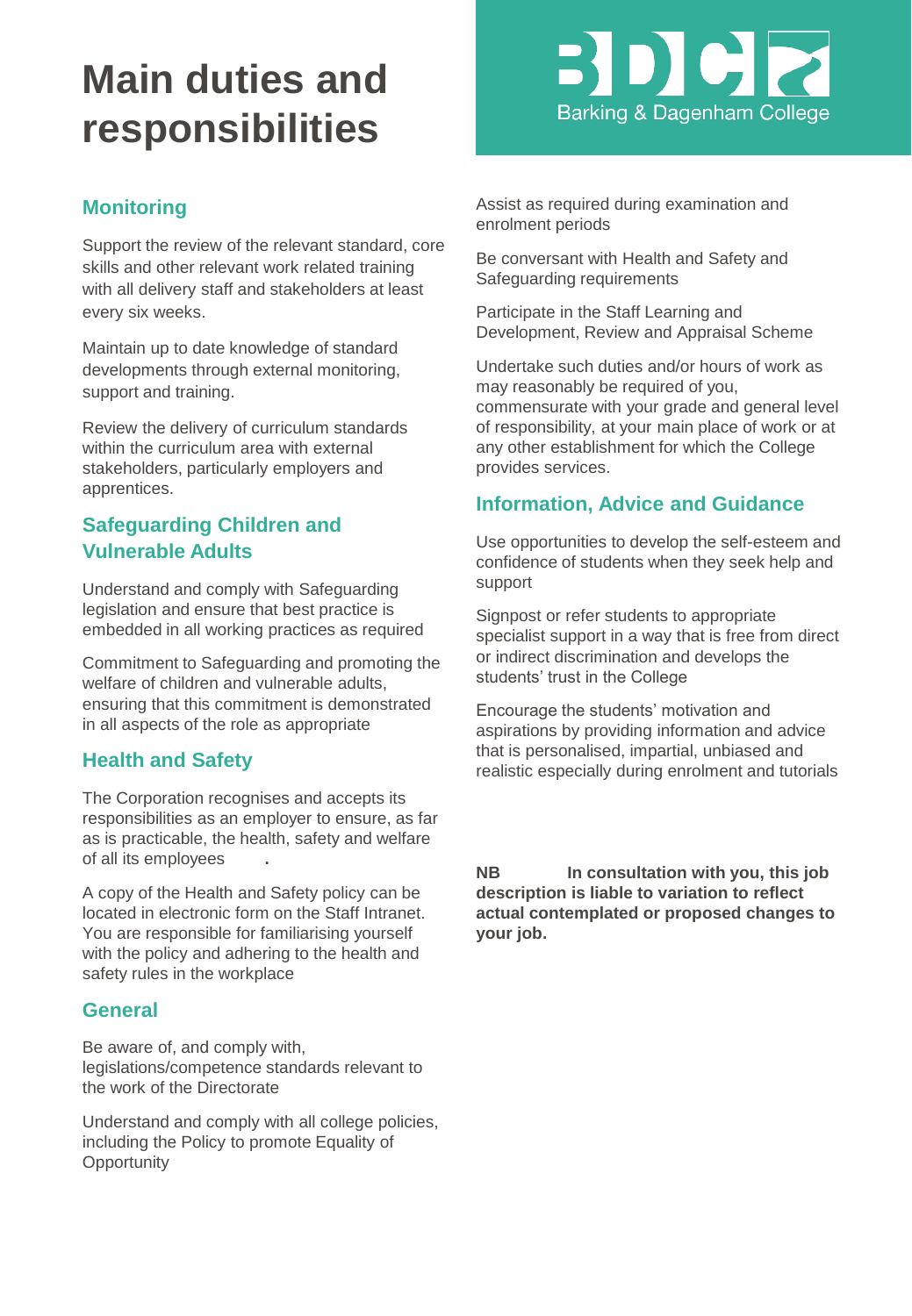| <b>Personal Specification - V2</b>                                                               |                    |                                                    |                   |  |  |  |
|--------------------------------------------------------------------------------------------------|--------------------|----------------------------------------------------|-------------------|--|--|--|
| Post Title: Assessor and Industry Placement Officer<br><b>Childcare / Early Years</b>            |                    | We will assess your match to the<br>criteria from: |                   |  |  |  |
| Key: E - Essential D - Desirable                                                                 | Appl. Form   Tests |                                                    | <b>Interviews</b> |  |  |  |
| 1. Education / Training                                                                          |                    |                                                    |                   |  |  |  |
| Have qualifications in the subject relevant to the course to be<br>delivered at a suitable level |                    |                                                    |                   |  |  |  |
| Possess an assessing qualification or be prepared to<br>undertake further relevant training      |                    |                                                    |                   |  |  |  |
| Possess a qualification in coaching or mentoring                                                 |                    |                                                    |                   |  |  |  |
| Hold a teaching qualification, PGCE, DTLLs or equivalent                                         |                    |                                                    |                   |  |  |  |
| 2. Experience                                                                                    |                    |                                                    |                   |  |  |  |
| Have recent and relevant experience of training/coaching in<br>the relevant subject area         |                    |                                                    |                   |  |  |  |
| Have industrial experience and expertise in the relevant<br>subject area                         |                    |                                                    |                   |  |  |  |
| Experience of training/coaching learners on apprenticeship<br>qualifications                     |                    |                                                    |                   |  |  |  |
| Experience and familiarity of using e-portfolio systems                                          |                    |                                                    |                   |  |  |  |
| 3. Safeguarding Children and Vulnerable Adults                                                   |                    |                                                    |                   |  |  |  |
| Understanding of Safeguarding Legislation and its application<br>within the educational sector   |                    |                                                    |                   |  |  |  |
| Commitment to Safeguarding and promoting the welfare of<br>children and vulnerable adults.       |                    |                                                    |                   |  |  |  |
| <b>4. Equality and Diversity</b>                                                                 |                    |                                                    |                   |  |  |  |
| An understanding of and commitment to all aspects of<br>equality and diversity.                  |                    |                                                    |                   |  |  |  |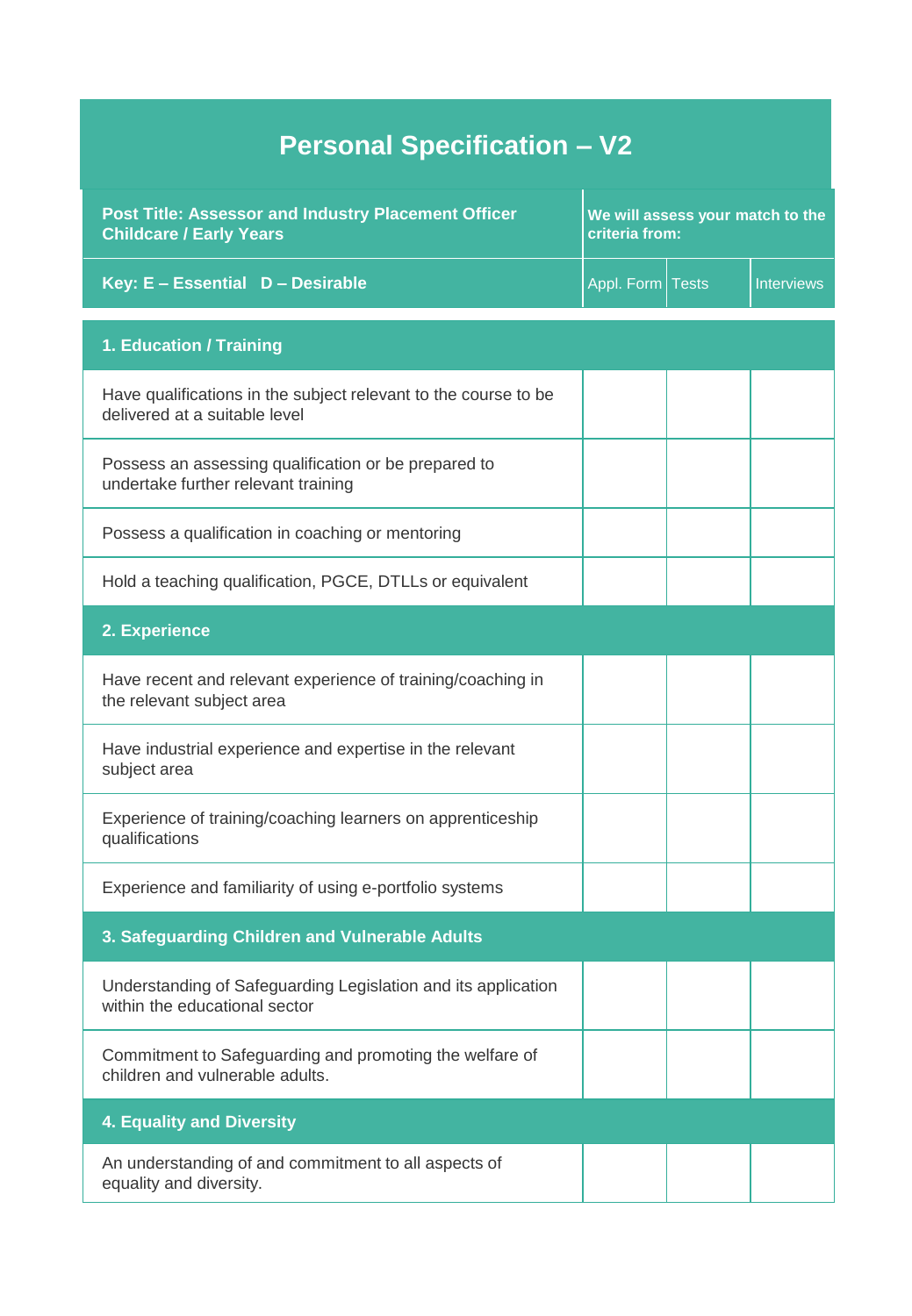| Post Title: Assessor and Industry Placement Officer<br><b>Childcare / Early Years</b>                                                                                                     |            | We will assess your match to<br>the criteria from: |                   |  |
|-------------------------------------------------------------------------------------------------------------------------------------------------------------------------------------------|------------|----------------------------------------------------|-------------------|--|
| Key: (E) - Essential (D) - Desirable                                                                                                                                                      | Appl. Form | <b>Tests</b>                                       | <b>Interviews</b> |  |
| <b>5. Skills and Attributes</b>                                                                                                                                                           |            |                                                    |                   |  |
| Ability to deliver excellent training and coaching pedagogic<br>practice                                                                                                                  |            |                                                    |                   |  |
| Able to develop and maintain effective employer relations and<br>identify opportunities for new and repeat business                                                                       |            |                                                    |                   |  |
| Be able to deliver a variety of pedagogic strategies to suit a<br>variety of learning styles                                                                                              |            |                                                    |                   |  |
| Have the ability and interest to contribute to learner<br>enrichment activities                                                                                                           |            |                                                    |                   |  |
| Possess excellent interpersonal and team development skills<br>and have the ability to contribute to the team and its goals. Be<br>able to work independently and as a member of the team |            |                                                    |                   |  |
| Be well organised, reliable and punctual, able to manage<br>learner case-load                                                                                                             |            |                                                    |                   |  |
| Able to demonstrate pastoral skills to support learners within<br>case-load                                                                                                               |            |                                                    |                   |  |
| An ability to contextualise functional skills into training and<br>coaching                                                                                                               |            |                                                    |                   |  |
| Possess good IT and administrative skills and be able to keep<br>accurate tracking records of learners' progress, keep an up-to<br>date schemes and records of work.                      |            |                                                    |                   |  |
| 6. Professional Knowledge / Understanding                                                                                                                                                 |            |                                                    |                   |  |
| Enthusiasm for the subject and ability to impart this to<br>motivate learners                                                                                                             |            |                                                    |                   |  |
| Have an understanding of Curriculum standards                                                                                                                                             |            |                                                    |                   |  |
| Have an understanding of end point assessment                                                                                                                                             |            |                                                    |                   |  |
| Have an awareness of health and safety regulations and how<br>they apply to the post                                                                                                      |            |                                                    |                   |  |
| Possess excellent up-to-date industrial knowledge                                                                                                                                         |            |                                                    |                   |  |
| A clear commitment to principles and practices of equality and<br>diversity and safeguarding                                                                                              |            |                                                    |                   |  |